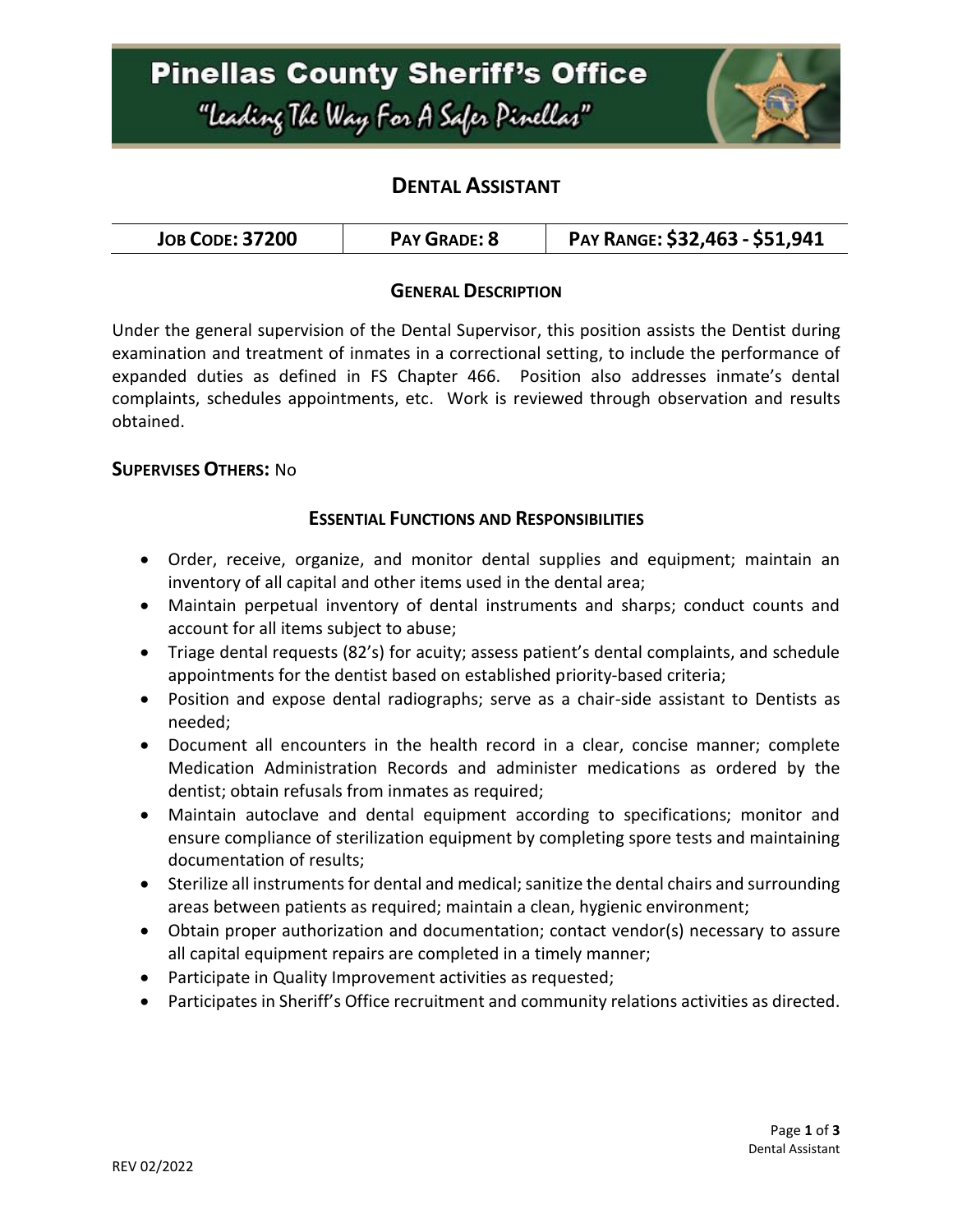# **Pinellas County Sheriff's Office** "Leading The Way For A Safer Pinellar"



Regular and reliable attendance is required as an essential function of the position.

This position may be considered essential and, in the event of an emergency or natural disaster, may be required to work.

This list is not intended to be all-inclusive and you may not be responsible for every item listed. The employer reserves the right to assign additional functions and responsibilities as necessary.

### **QUALIFICATIONS**

- High school graduation or equivalent diploma from an institution accredited by an accrediting body recognized by the U. S. Dept. of Education or licensed as a degree granting institution by the Commission for Independent Education, pursuant to Section 1005.02(7), F.S.
- Successful completion of an expanded duty course or program, in accordance with FAC 64B5-16.002, which meets one of the following requirements:
	- $\circ$  The course or program is administered or was developed as part of the regular curriculum at a school of dentistry, dental hygiene, or dental assisting accredited by the American Dental Association's Commission on Dental Accreditation or any other nationally recognized accrediting agency;
	- o The course or program has been approved by the Board for the purpose of providing expanded-duties training for dental assistants
- Maintain appropriate, unrestricted credentials according to the licensure, certification, and registration requirements of the jurisdiction
- Valid CPR BLS or ACLS Certification
- Must possess a valid Florida driver's license
- Consideration for this position requires a credit check

### **KNOWLEDGE, SKILLS, AND ABILITIES**

- Ability to work independently on complex and confidential tasks and to maintain medical confidentiality and security of health records and medical information
- Ability to interact and communicate effectively and courteously with co-workers, inmates, other agencies and the public
- Ability to perform all functions of the job classification without posing a direct threat to the health or safety of other individuals in the workplace